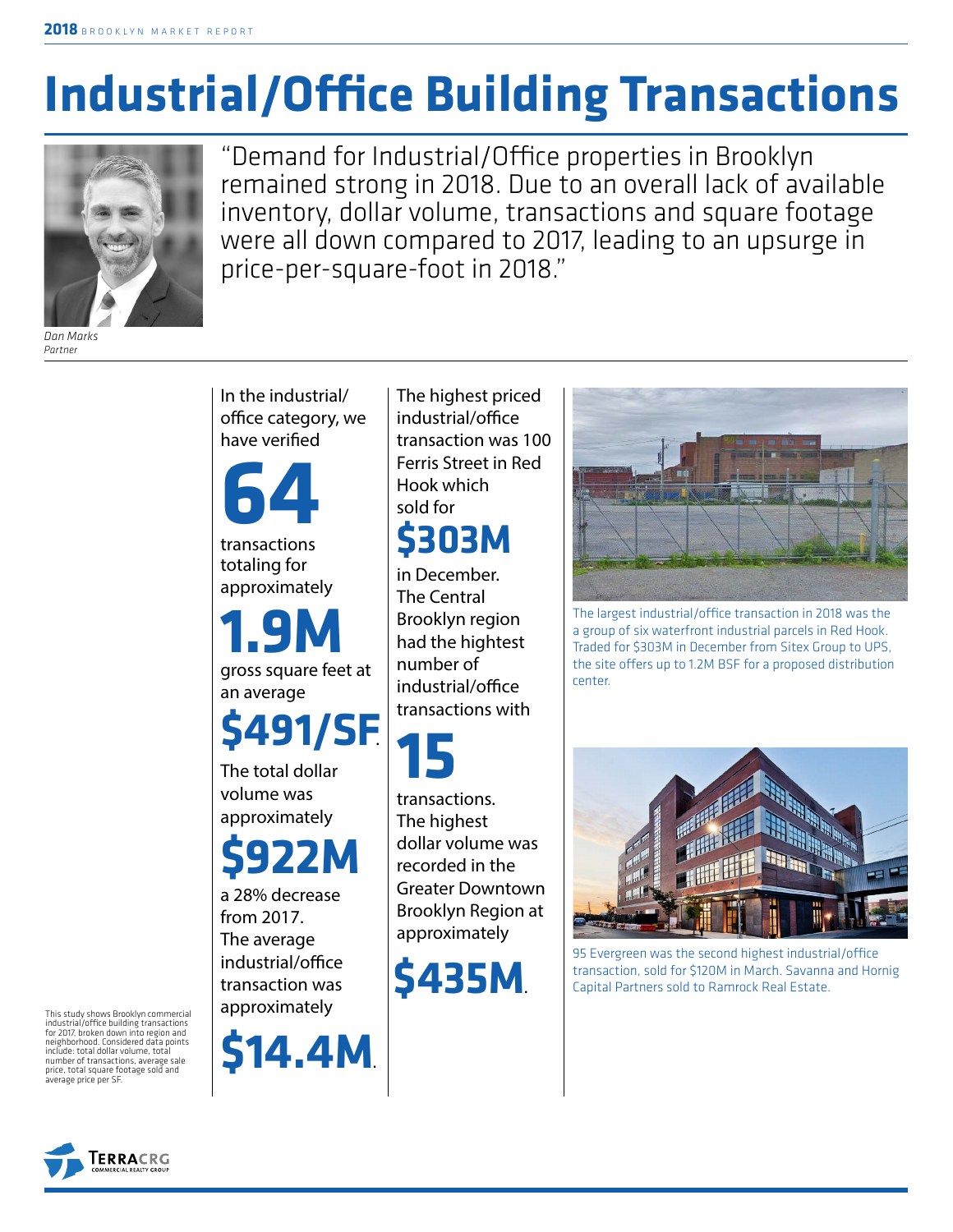#### **Industrial/Office**

| Region                           | Neighborhood      | <b>Dollar Volume</b> | <b>Total</b><br><b>Transactions</b> | Avg.<br><b>Transaction</b> | <b>Total SF</b> | Avg. PPSF* |
|----------------------------------|-------------------|----------------------|-------------------------------------|----------------------------|-----------------|------------|
| <b>Central Brooklyn</b>          | Borough Park      | \$19,532,500         | 8                                   | \$2,441,563                | 38,840          | \$503      |
|                                  | East Flatbush     | \$4,855,000          | 5                                   | \$971,000                  | 29,840          | \$163      |
|                                  | Flatlands         | \$9,250,000          | 1                                   | \$9,250,000                | 53,000          | \$175      |
|                                  | Midwood           | \$14,550,000         | 1                                   | \$14,550,000               | 18,689          | \$779      |
|                                  | <b>Total</b>      | \$48,187,500         | 15                                  | \$3,212,500                | 140,369         | \$343      |
| <b>East Brooklyn</b>             | Brownsville       | \$8,500,000          | 1                                   | \$8,500,000                | 44,707          | \$190      |
|                                  | Canarsie          | \$7,325,000          | $\overline{3}$                      | \$2,441,667                | 32,938          | \$222      |
|                                  | East New York     | \$34,166,000         | $\overline{2}$                      | \$17,083,000               | 148,375         | \$230      |
|                                  | <b>Total</b>      | \$49,991,000         | 6                                   | \$8,331,833                | 226,020         | \$221      |
| <b>Greater Downtown Brooklyn</b> | Fort Greene       | \$7,650,000          | 1                                   | \$7,650,000                | 23,094          | \$331      |
|                                  | Gowanus           | \$85,980,000         | 8                                   | \$10,747,500               | 130,541         | \$659      |
|                                  | Red Hook          | \$341,250,000        | $\overline{3}$                      | \$113,750,000              | 472,600         | \$722      |
|                                  | <b>Total</b>      | \$434,880,000        | 12                                  | \$36,240,000               | 626,235         | \$694      |
| <b>North Brooklyn</b>            | East Williamsburg | \$72,350,000         | 6                                   | \$12,058,333               | 190.537         | \$380      |
|                                  | Greenpoint        | \$31,700,000         | 6                                   | \$5,283,333                | 88,865          | \$357      |
|                                  | Williamsburg      | \$18,850,000         | 1                                   | \$18,850,000               | 23,064          | \$817      |
|                                  | <b>Total</b>      | \$122,900,000        | 13                                  | \$9,453,846                | 302,466         | \$406      |
| <b>North-Central Brooklyn</b>    | <b>Bushwick</b>   | \$171,950,000        | З                                   | \$57,316,667               | 314.150         | \$547      |
|                                  | Crown Heights     | \$1.360.000          | 1                                   | \$1,360,000                | 3.362           | \$405      |
|                                  | <b>Total</b>      | \$173,310,000        | 4                                   | \$43,327,500               | 317,512         | \$546      |
| <b>South Brooklyn</b>            | Coney Island      | \$23,000,000         | 1                                   | \$23,000,000               | 86.160          | \$267      |
|                                  | Gravesend         | \$11,925,000         | 3                                   | \$3,975,000                | 26,099          | \$457      |
|                                  | Marine Park       | \$12,500,000         | 1                                   | \$12,500,000               | 44,000          | \$284      |
|                                  | Sheepshead Bay    | \$13,500,000         | 1                                   | \$13,500,000               | 16.600          | \$813      |
|                                  | <b>Total</b>      | \$60,925,000         | 6                                   | \$10,154,167               | 172,859         | \$352      |
| <b>West Brooklyn</b>             | Sunset Park       | \$31,975,000         | 8                                   | \$3,996,875                | 92,290          | \$346      |
|                                  | <b>Total</b>      | \$31,975,000         | 8                                   | \$3,996,875                | 92,290          | \$346      |
| <b>Brooklyn Wide</b>             |                   | \$922,168,500        | 64                                  | \$14,408,883               | 1.877.751       | \$491      |

\* Price per Square Foot